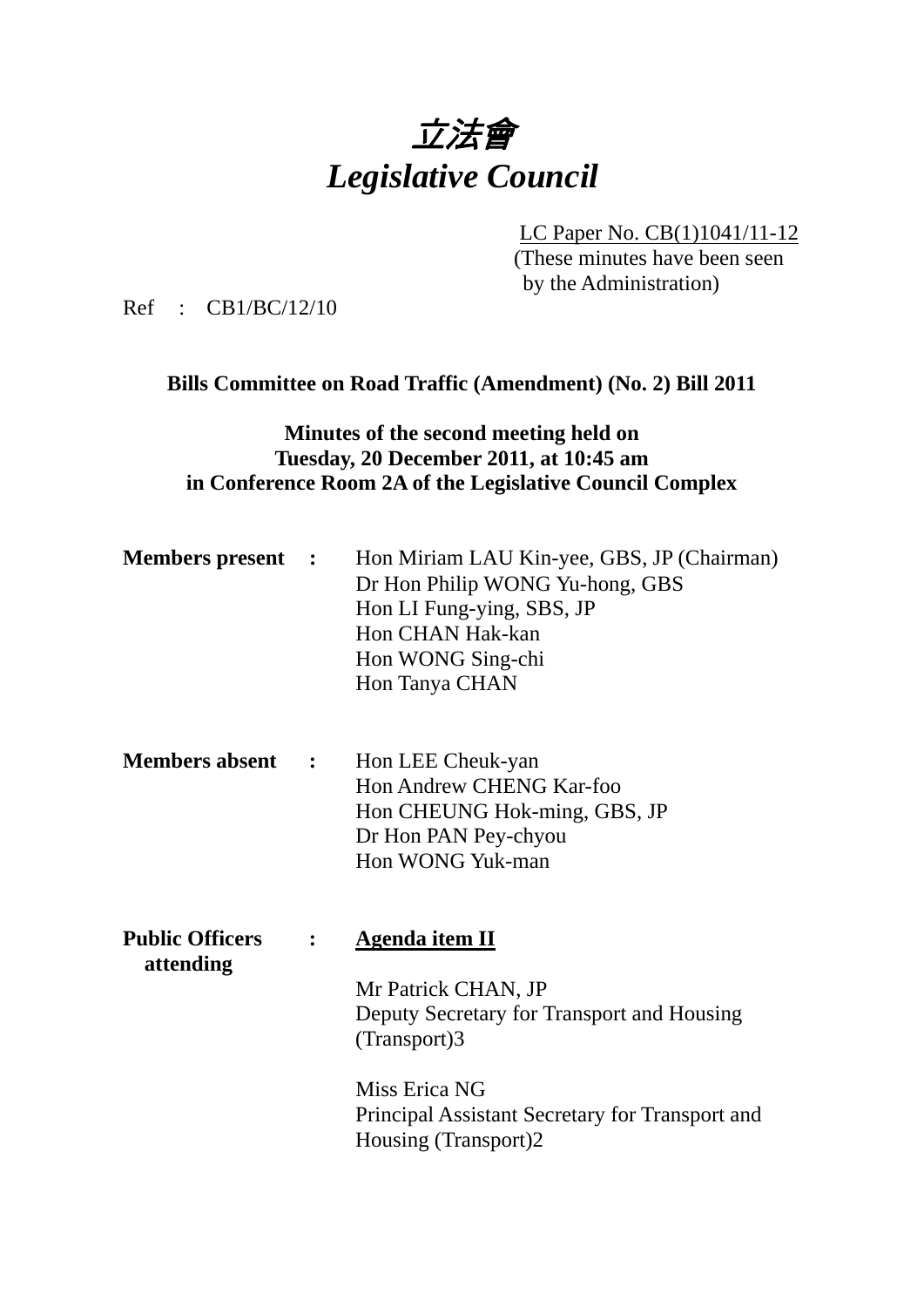#### Action

 Ms Irene HO Assistant Secretary for Transport and Housing (Transport)2C

Mr Peter SZE Government Counsel Department of Justice

Mr Albert YUEN, JP Assistant Commissioner/Management & Paratransit Transport Department

Mr Albert SU Principal Transport Officer/Management Transport Department

Mr Walter FOO Senior Engineer/Vehicle Regulations & Standards Transport Department

Mr Stephen VERRALLS Chief Superintendent (Traffic) Hong Kong Police Force

Mr Eric CHENG Senior Superintendent (Traffic Management & Prosecutions Bureau) Hong Kong Police Force

Mr YEUNG Yiu-chung Chief Inspector of Police (Management) (Traffic Management) Hong Kong Police Force

| <b>Clerk in attendance:</b> | Ms Joanne MAK<br>Chief Council Secretary (1)2        |  |
|-----------------------------|------------------------------------------------------|--|
| <b>Staff in attendance:</b> | Mr YICK Wing-kin<br><b>Assistant Legal Adviser 8</b> |  |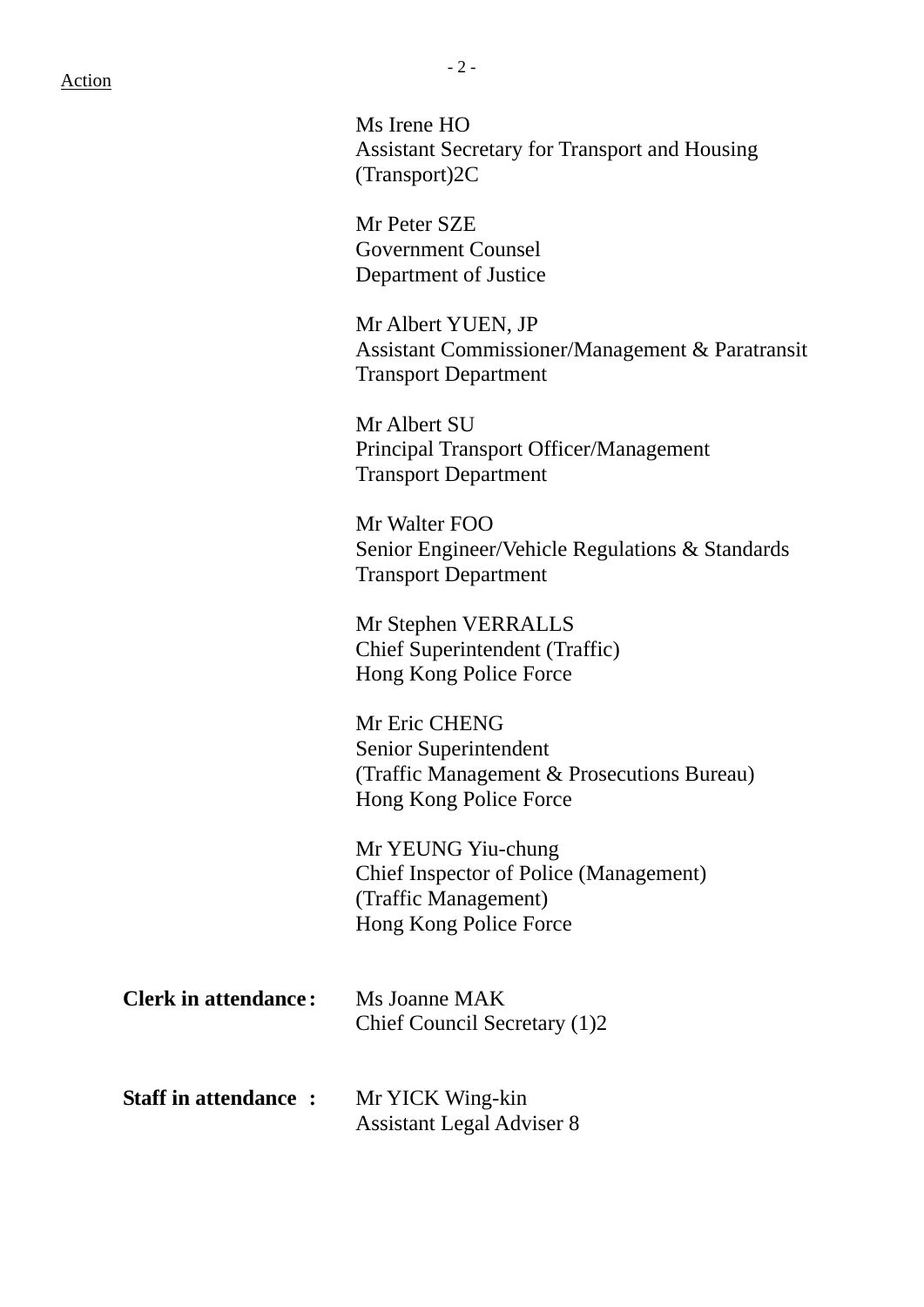Ms Macy NG Senior Council Secretary (1)2

Ms Emily LIU Legislative Assistant (1)2

### Action

# **I Confirmation of minutes of meeting**

 $(LC$  Paper No.  $CB(1)658/11-12$  - Minutes of the meeting held on 9 December 2011)

The minutes of the meeting held on 9 December 2011 were confirmed.

| $\mathbf{I}$ | <b>Meeting with the Administration</b>                            |                                 |
|--------------|-------------------------------------------------------------------|---------------------------------|
|              | (LC Paper No. CB(3)987/10-11                                      | - The Bill                      |
|              | File Ref: THB(T)CR5/14/3231/00                                    | - The Legislative Council Brief |
|              |                                                                   | issued by the Transport and     |
|              |                                                                   | <b>Housing Bureau</b>           |
|              | LC Paper No. $LS96/10-11$                                         | - Legal Service Division Report |
|              |                                                                   | on the Bill                     |
|              | LC Paper No. $CB(1)439/11-12(01)$                                 | - Background brief on "Road"    |
|              |                                                                   | Traffic (Amendment) (No. 2)     |
|              |                                                                   | Bill 2011" prepared by the      |
|              |                                                                   | Legislative Council Secretariat |
|              | LC Paper No. $CB(1)647/11-12(01)$                                 | - Marked-up copy of the Bill    |
|              |                                                                   | prepared by the Legal Service   |
|              |                                                                   | Division                        |
|              | LC Papers Nos. $CB(1)647/11-12(02)$ - Letter dated 3 October 2011 |                                 |
|              |                                                                   | from legal adviser to the Bills |
|              |                                                                   | Committee<br>the<br>to          |
|              |                                                                   | Administration and<br>the       |
|              |                                                                   | Administration's reply letter   |
|              |                                                                   | dated 16 December 2011)         |

2. The Bills Committee deliberated (index of proceedings attached at **Annex**).

3. The Administration briefed members on the Road Traffic (Amendment) (No. 2) Bill 2011 (the Bill).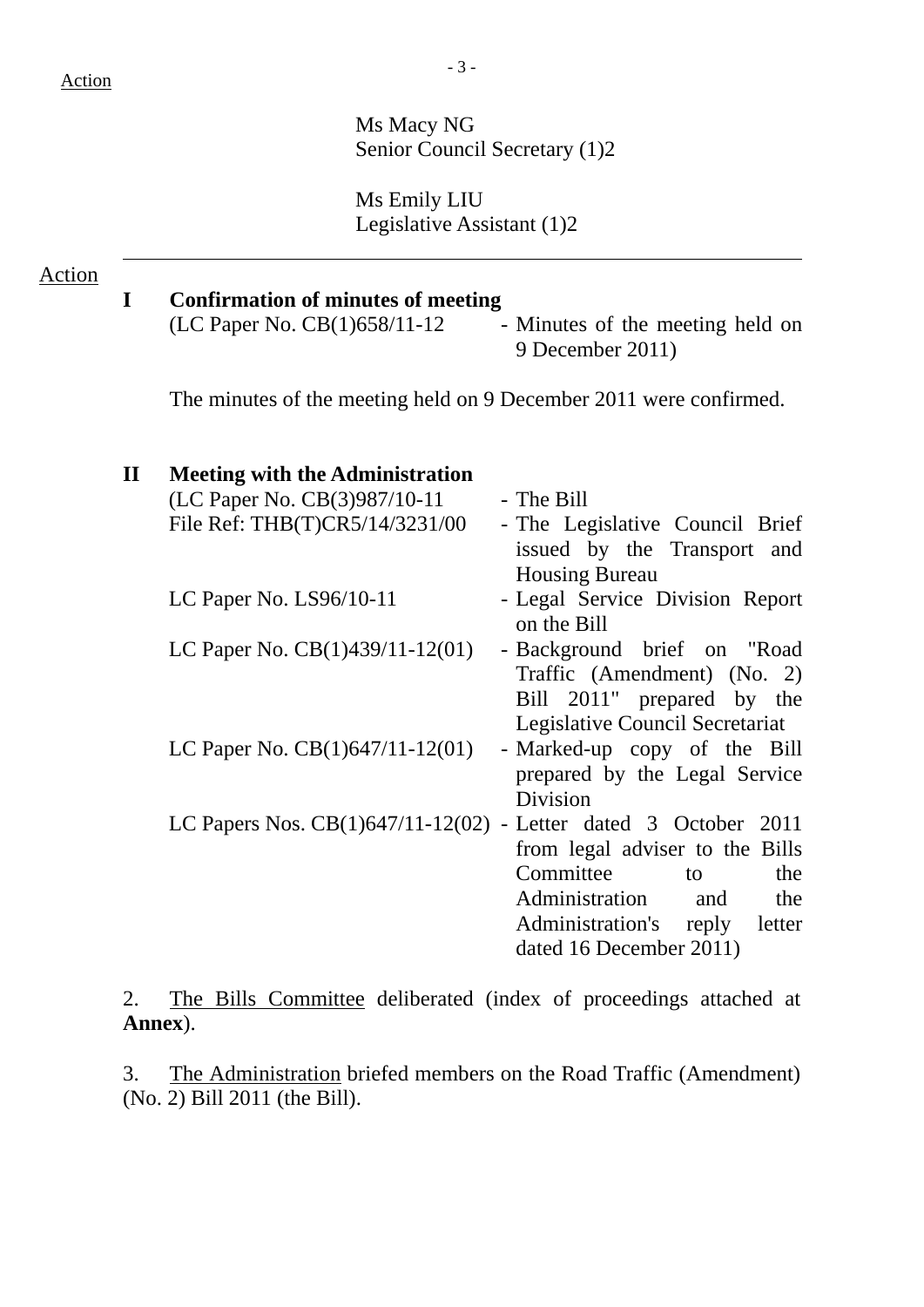# Discussion

4. Members expressed the following major views and concerns about the Bill at the meeting –

- (a) as the Bill would empower the Commissioner for Transport and the Police to retrieve any data stored in an approved electronic data recording device (EDRD) and to use that data as evidence in any criminal proceedings, people's right to privacy should be taken into account as to the kinds of information and data that would be recorded and stored in an EDRD;
- (b) whether it was justifiable to mandate the installation of EDRD since the functions of the device seemed to be limited. Some members queried if it was premature to provide the statutory framework for governing the proposed mandatory use of the EDRD to public light buses (PLBs) when there was a lack of information on the functions and features of EDRD, as well as the supply of compliant models in the market;
- (c) it might not be fair to hold a PLB owner legally liable for failure to ensure the correct functioning of an EDRD as the malfunctioning might be due to inherent defects of the device or tampering by individual PLB drivers concerned;
- (d) why the Administration still considered it necessary to mandate the installation of speed limiters on PLBs by legislation since the Administration had already introduced administrative measures through new licensing conditions to require installation of a speed limiter; and
- (e) a lead time of six to nine months after enactment of the legislation for selection and designation of pre-service training schools to provide the pre-service course would be too long. Some members suggested that consideration should be given to shortening it to one to three months.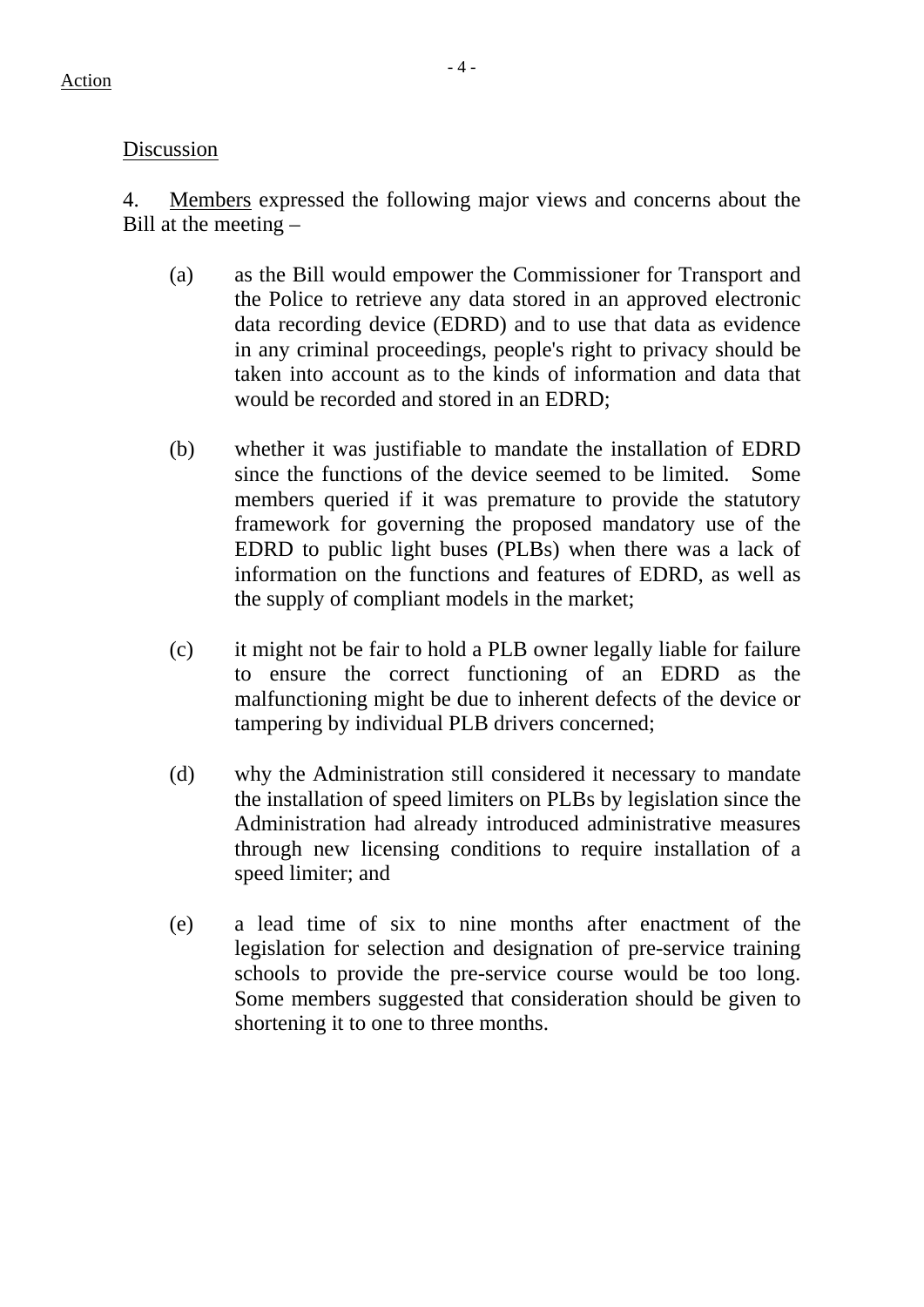- (a) to provide an information paper on the EDRD to explain
	- (i) the functions of an EDRD and the kinds of information and data that would be recorded and stored in an EDRD, and the purposes intended to be achieved by mandating the installation of EDRD;
	- (ii) the rationale of setting the minimum data storage period of 30 days and figures in the length of the storage period of EDRD or similar devices used in overseas countries/Mainland;
	- (iii) the experience of the franchised buses in Hong Kong in their use of EDRD;
	- (iv) the experience of use of EDRD (or similar devices) in overseas countries and on the Mainland and the relevant legislation;
	- (v) the specifications (e.g. required warranty period/life span of the device) that would be prescribed for EDRD by the Transport Department; and
	- (vi) how to determine whether a defect of an EDRD was an inherent defect of the device or the result of tamper or interference by unauthorized person(s);
- (b) to arrange a demonstration of the operation and functions of an EDRD to be installed on the specified PLBs;
- (c) to provide an information paper on speed limiters, which should include –
	- (i) the numbers of traffic accidents involving PLBs and numbers of cases of PLBs speeding before and after the introduction of administrative measures in June 2010 to require the installation of a speed limiter on all PLBs;
	- (ii) the effectiveness of speed limiters; and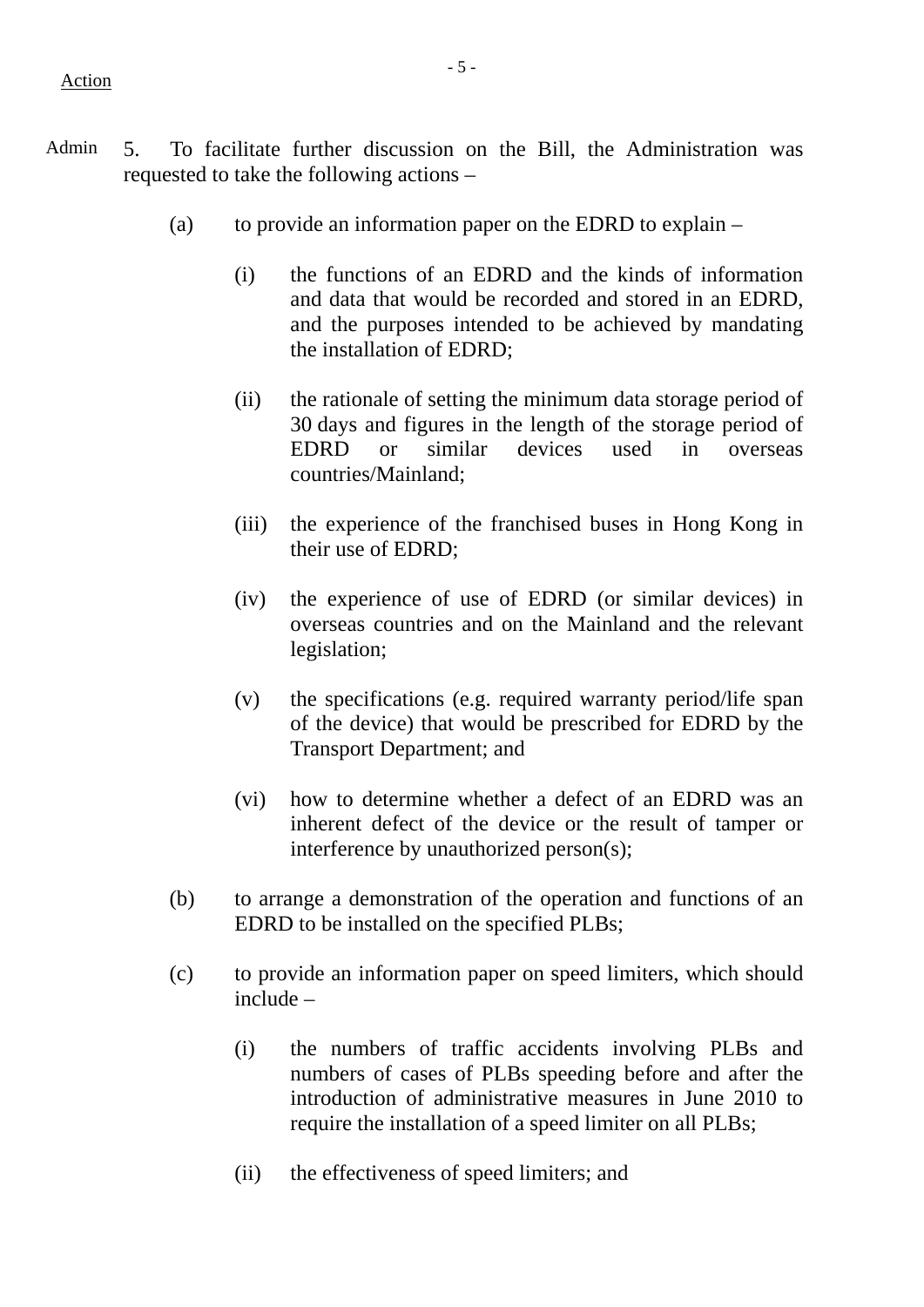- (iii) statistics on the problem of tampering with the speed limiters on PLBs, and why the Administration considered the present arrangement of requiring installation of a speed limiter through licensing conditions inadequate and needed to mandate the installation of the device though legislation;
- (d) to provide statistics on the problem of tampering with the speed display device on PLBs;
- (e) to explain why a lead time of six to nine months would be required after enactment of the legislation for selection and designation of pre-service training schools to provide the pre-service course; and
- (f) to provide a sample of the PLB driver identity plate to be prescribed under the Bill as members wished to know more about the size, font size and position of display of the PLB driver identity plate.

Date of next meeting

6. Members noted that the next meeting would be held on 12 January 2012 at 2:30 pm to receive views from the public.

# **III Any other business**

7. There being no other business, the meeting ended at 12:25 pm.

Council Business Division 1 Legislative Council Secretariat 10 February 2012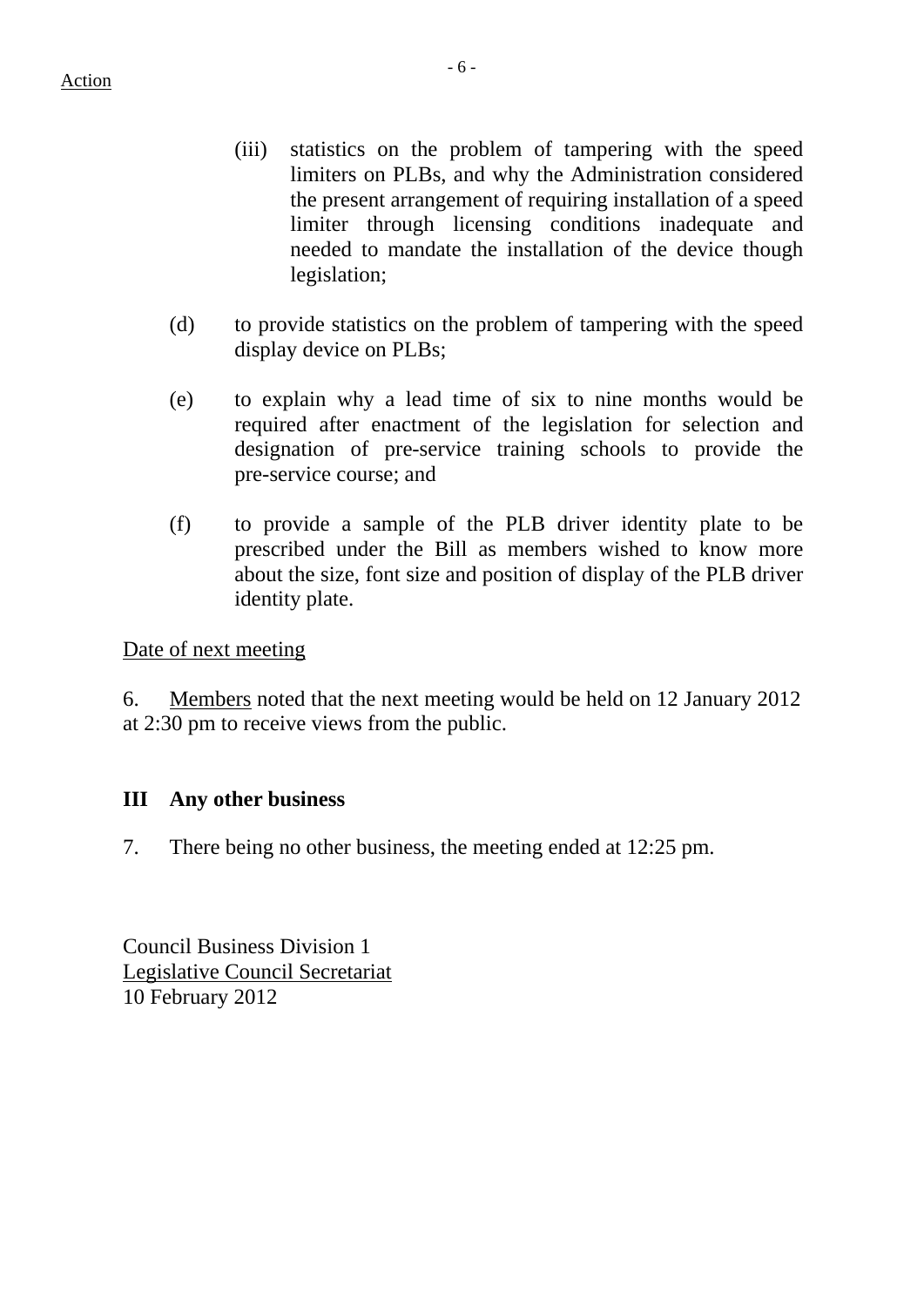#### **Annex**

## **Proceedings of the second meeting of the Bills Committee on Road Traffic (Amendment) (No. 2) Bill 2011 on Tuesday, 20 December 2011, at 10:45 am in Conference Room 2A of the Legislative Council Complex**

| <b>Time</b><br>marker | <b>Speaker</b>                                            | Subject(s)                                                                                                                                                                                                                                                                                                                                                                                                                                                                                                                                                                                                                                                                                                                                                                                                                   | <b>Action required</b>                                                                        |
|-----------------------|-----------------------------------------------------------|------------------------------------------------------------------------------------------------------------------------------------------------------------------------------------------------------------------------------------------------------------------------------------------------------------------------------------------------------------------------------------------------------------------------------------------------------------------------------------------------------------------------------------------------------------------------------------------------------------------------------------------------------------------------------------------------------------------------------------------------------------------------------------------------------------------------------|-----------------------------------------------------------------------------------------------|
|                       | <b>Agenda Item I - Confirmation of minutes of meeting</b> |                                                                                                                                                                                                                                                                                                                                                                                                                                                                                                                                                                                                                                                                                                                                                                                                                              |                                                                                               |
| $000119 -$<br>000133  | Chairman                                                  | Confirmation of minutes of meeting                                                                                                                                                                                                                                                                                                                                                                                                                                                                                                                                                                                                                                                                                                                                                                                           |                                                                                               |
|                       | Agenda Item II - Meeting with the Administration          |                                                                                                                                                                                                                                                                                                                                                                                                                                                                                                                                                                                                                                                                                                                                                                                                                              |                                                                                               |
| $000134 -$<br>000339  | Chairman                                                  | Opening remarks                                                                                                                                                                                                                                                                                                                                                                                                                                                                                                                                                                                                                                                                                                                                                                                                              |                                                                                               |
| $000340 -$<br>000929  | Chairman<br>Administration                                | Briefing by the Administration on<br>the Bill                                                                                                                                                                                                                                                                                                                                                                                                                                                                                                                                                                                                                                                                                                                                                                                |                                                                                               |
| $000930 -$<br>001918  | Chairman<br>Ms LI Fung-ying<br>Administration             | Request for the Administration to<br>$\overline{a}$<br>provide the numbers of traffic<br>accidents involving public light<br>buses (PLBs) and numbers of cases<br>of PLB speeding before and after<br>the introduction of administrative<br>measures in June 2010 to require<br>the installation of a speed limiter on<br>all PLBs<br>Administration's reply in response<br>$\overline{\phantom{a}}$<br>to Ms LI that PLB owners were<br>responsible for maintaining the<br>EDRD in good working order, and<br>the Administration would monitor<br>the correct functioning of the<br>EDRD by requiring the installation<br>be carried out by an "authorized<br>EDRD installer" authorized by the<br>Commissioner for Transport (C for<br>conducting<br>and<br>regular<br>T)<br>inspections of PLBs installed with<br>an EDRD | Administration<br>to<br>provide information/<br>response<br>(paragraph<br>5<br>of<br>minutes) |
| $001919 -$<br>002719  | Chairman<br>Miss Tanya CHAN<br>Administration             | Miss CHAN's concern about the<br>size, font size and position of<br>displaying PLB driver identity plate<br>and the Administration's agreement                                                                                                                                                                                                                                                                                                                                                                                                                                                                                                                                                                                                                                                                               | Administration<br>to<br>provide information/<br>response<br>(paragraph<br>5<br>of             |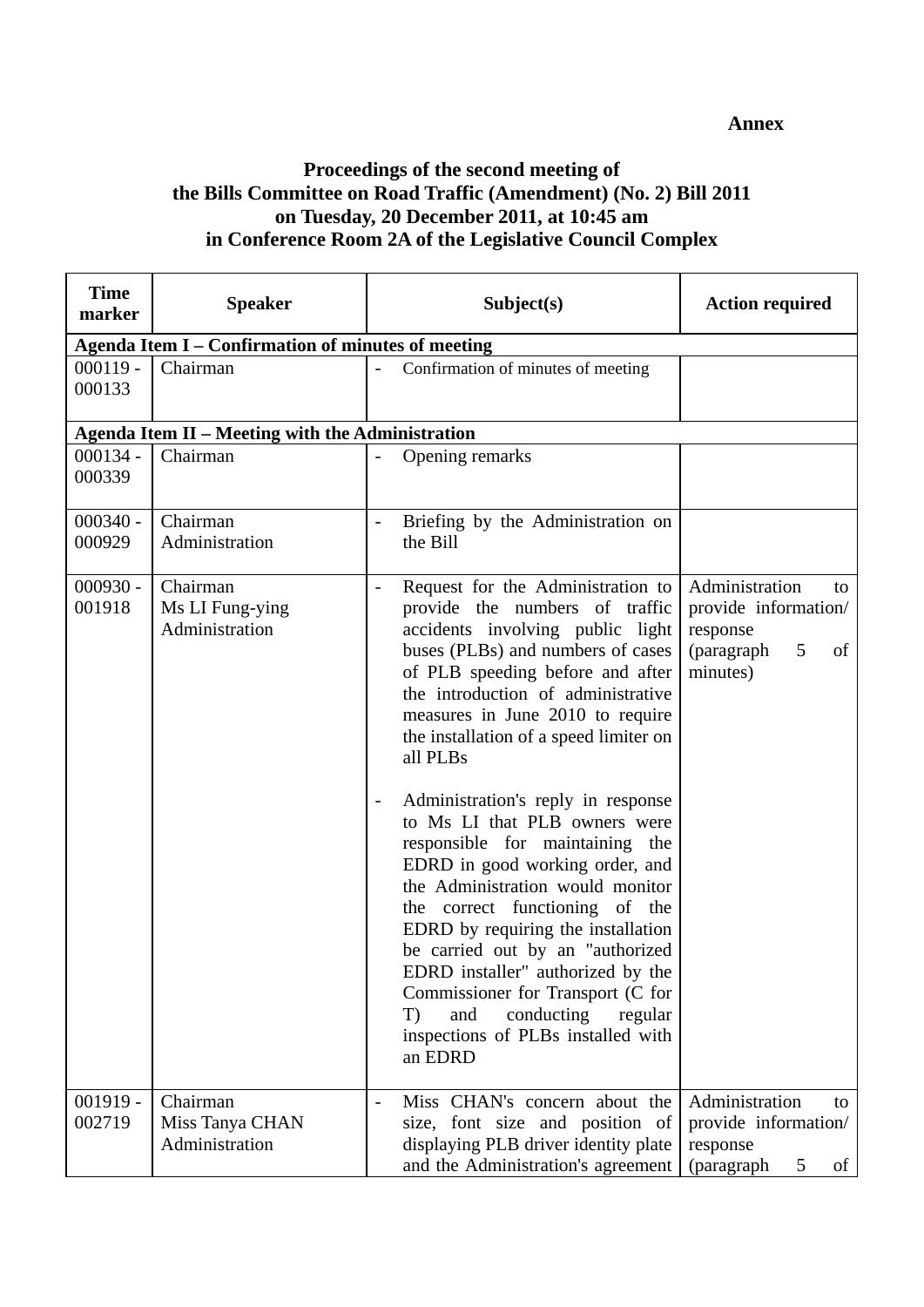| <b>Time</b><br>marker | <b>Speaker</b>                               | Subject(s)                                                                                                                                                                                                                                                                                                                                                                                                                                                                                                                                                                                                                   | <b>Action required</b>                                                                        |
|-----------------------|----------------------------------------------|------------------------------------------------------------------------------------------------------------------------------------------------------------------------------------------------------------------------------------------------------------------------------------------------------------------------------------------------------------------------------------------------------------------------------------------------------------------------------------------------------------------------------------------------------------------------------------------------------------------------------|-----------------------------------------------------------------------------------------------|
|                       |                                              | to provide a sample of the identity<br>plate to be prescribed under the Bill<br>CHAN's<br><b>Miss</b><br>emphasis<br>that<br>$\overline{\phantom{0}}$<br>people's right to privacy should be<br>taken into account carefully as to<br>the kinds of information and data<br>that would be recorded and stored<br>in an EDRD if the C for T and the<br>Police were empowered to retrieve<br>any data stored in an approved<br><b>EDRD</b>                                                                                                                                                                                      | minutes)                                                                                      |
|                       |                                              | Request for the Administration to<br>$\blacksquare$<br>provide information on the kinds of<br>information and data that would be<br>recorded and stored in an EDRD<br>and to arrange demonstration of the<br>operation and functions of an<br>EDRD to be installed on PLBs                                                                                                                                                                                                                                                                                                                                                   | Administration<br>to<br>provide information/<br>response<br>5<br>(paragraph<br>of<br>minutes) |
| $002720 -$<br>003548  | Chairman<br>Dr Philip WONG<br>Administration | Administration's reply in response<br><b>WONG</b><br>Dr<br>that<br>the<br>to<br>Administration had consulted the<br>registered owners and holders of<br>passenger service licence for PLBs,<br>and<br>the<br>operators<br>and<br>trade<br>associations of the PLB<br>trade,<br>including PLB drivers, on the Bill<br>and they generally supported the<br>Administration to make continuous<br>efforts to improve the safety of<br>PLB operation<br>Administration's confirmation that<br>it had no plan to require installation<br>of EDRD in private cars<br>Administration's reply in response<br>$\overline{\phantom{a}}$ |                                                                                               |
|                       |                                              | to Dr WONG that all fines relating<br>to a PLB should be settled before a<br>PLB licence could be renewed and<br>information on whether there were<br>outstanding fines was currently not<br>available in Transport Department<br>(TD)'s computer system                                                                                                                                                                                                                                                                                                                                                                     |                                                                                               |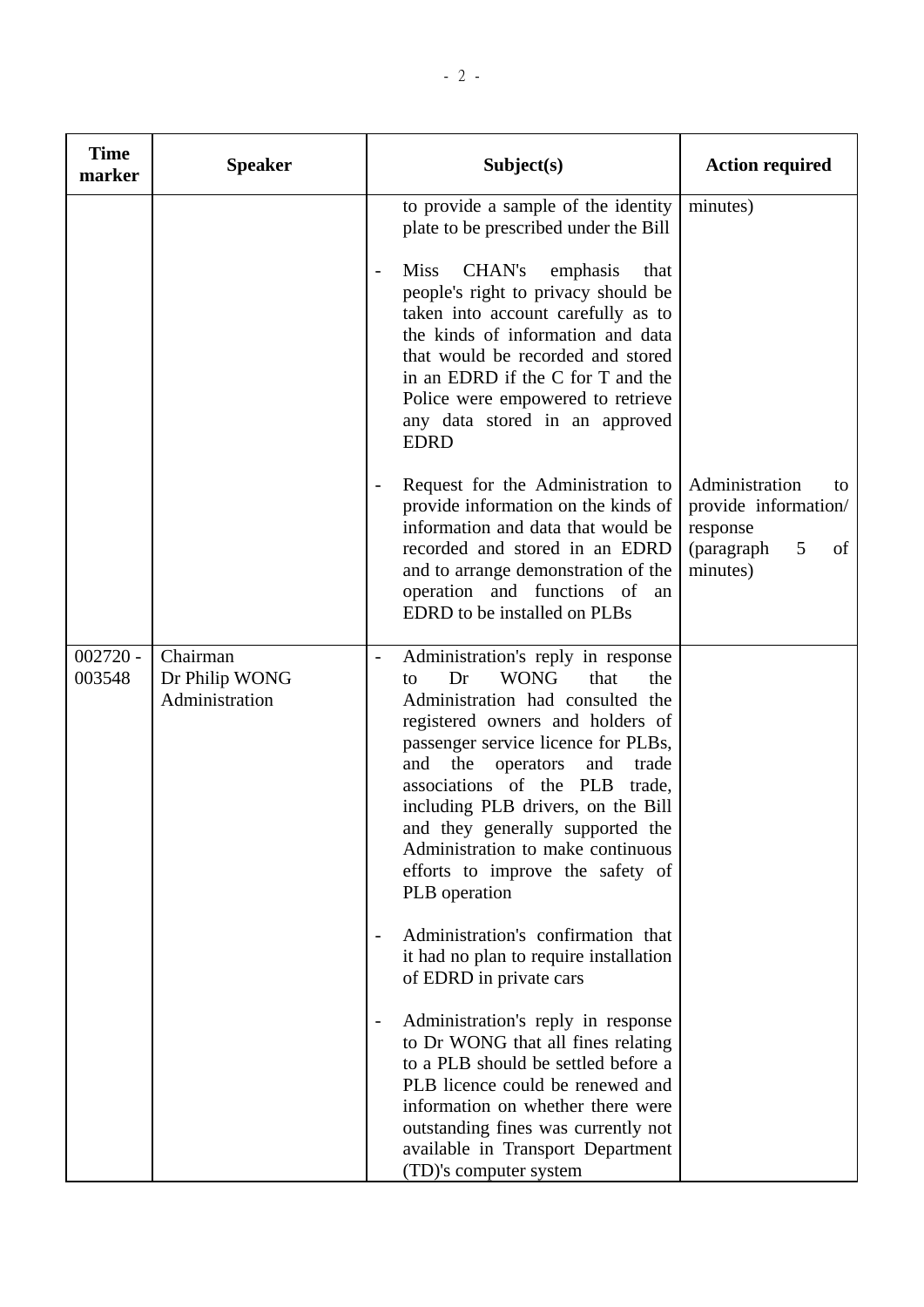| <b>Time</b><br>marker | <b>Speaker</b>                                | Subject(s)                                                                                                                                                                                                                                                                                                                                                                                                                                                                                                                                                                                                                                                                                                                                                                                                                                                                                                                                                                                                                                                                                                                                                                                                                                      | <b>Action required</b>                                                                        |
|-----------------------|-----------------------------------------------|-------------------------------------------------------------------------------------------------------------------------------------------------------------------------------------------------------------------------------------------------------------------------------------------------------------------------------------------------------------------------------------------------------------------------------------------------------------------------------------------------------------------------------------------------------------------------------------------------------------------------------------------------------------------------------------------------------------------------------------------------------------------------------------------------------------------------------------------------------------------------------------------------------------------------------------------------------------------------------------------------------------------------------------------------------------------------------------------------------------------------------------------------------------------------------------------------------------------------------------------------|-----------------------------------------------------------------------------------------------|
|                       |                                               | Discussion<br>the<br>legal<br><sub>on</sub><br>$\overline{\phantom{0}}$<br>responsibility of tampering with the<br>EDRD and the features of an<br>EDRD to indicate whether its<br>operation had been tampered                                                                                                                                                                                                                                                                                                                                                                                                                                                                                                                                                                                                                                                                                                                                                                                                                                                                                                                                                                                                                                   |                                                                                               |
| $003549 -$<br>004235  | Chairman<br>Mr CHAN Hak-kan<br>Administration | Mr CHAN's enquiry on whether a<br>$\qquad \qquad -$<br>driver<br>driving<br>$\mathbf{a}$<br><b>PLB</b><br>with<br>passengers on it would have to stop<br>the vehicle at once and seek repair<br>in case malfunctioning of the speed<br>limiter/EDRD occurred, and the<br>Administration's reply that the<br>driver would be required to remedy<br>the defect within a reasonable<br>period of time, which depended on<br>the circumstances<br>Administration's confirmation that<br>$\overline{\phantom{0}}$<br>the minimum data storage period of<br>the EDRD would be required to be<br>set at 30 days<br>Mr CHAN's enquiry on whether the<br>$\qquad \qquad -$<br>drivers concerned would be subject<br>to prosecution if the data in EDRD<br>had shown the PLB speeding at one<br>point<br>of<br>and<br>time,<br>the<br>Administration's<br>reply<br>that<br>prosecution for speeding offence<br>would require information on the<br>location of offence (which was not<br>recorded by the EDRD) and data on<br>the speed of a vehicle collected by<br>well-tested speed detectors (e.g.<br>laser speed detector), and mere<br>speed data alone collected by the<br>EDRD would not be sufficient for<br>the prosecution of speeding offence |                                                                                               |
| $004236 -$<br>004944  | Chairman<br>Administration                    | Discussion on the problem of<br>$\overline{\phantom{m}}$<br>tampering with the speed limiters<br>PLB <sub>s</sub> ,<br>and<br>why<br>the<br>on<br>Administration<br>considered<br>the<br>present arrangement of requiring<br>installation of a speed limiter                                                                                                                                                                                                                                                                                                                                                                                                                                                                                                                                                                                                                                                                                                                                                                                                                                                                                                                                                                                    | Administration<br>to<br>provide information/<br>response<br>(paragraph<br>5<br>of<br>minutes) |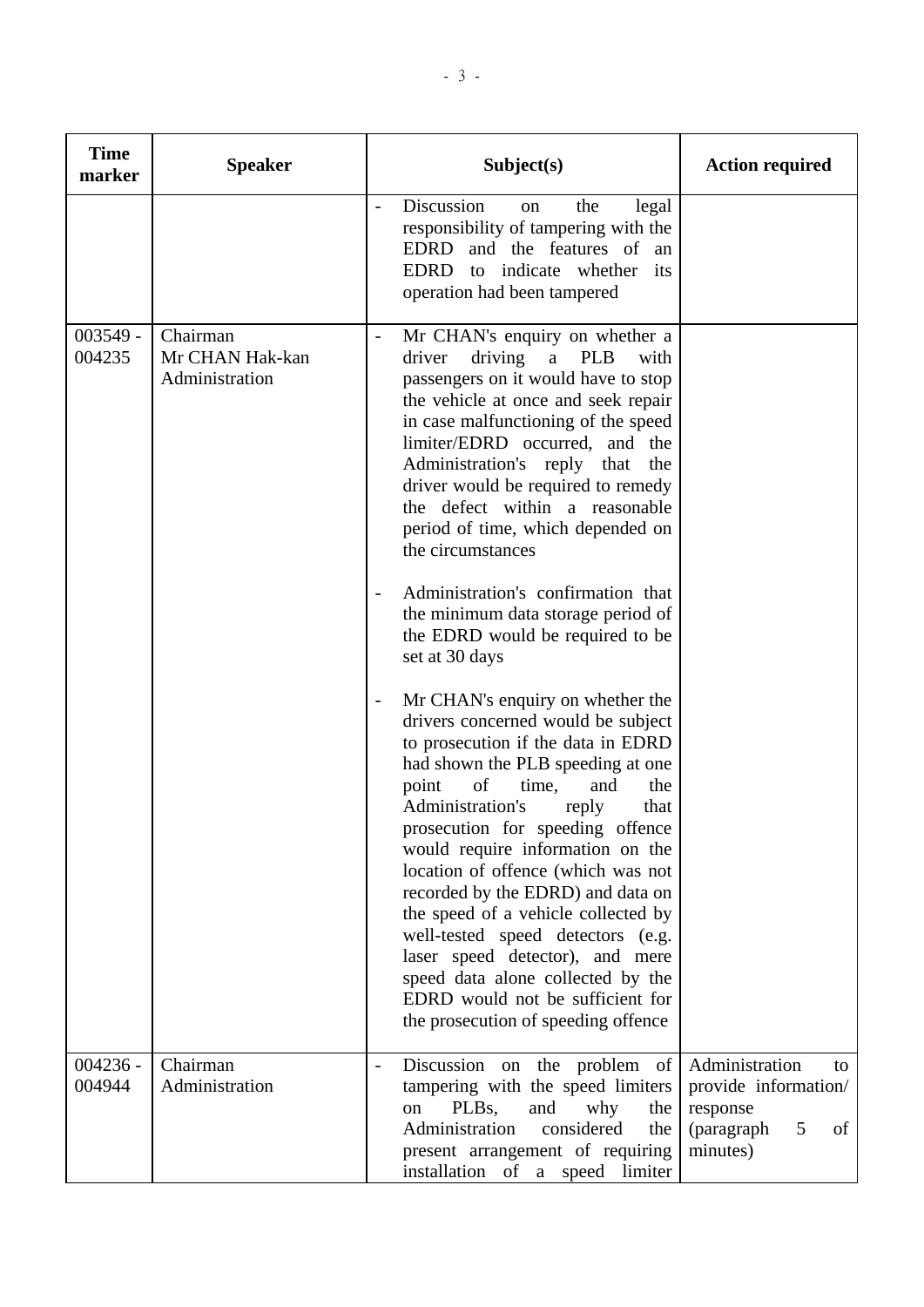| <b>Time</b><br>marker | <b>Speaker</b>                                | Subject(s)                                                                                                                                                                                                                                                                                                                                                                                                                                                                                                                                                                                                                                                                                                                                                           | <b>Action required</b>                                                                                      |
|-----------------------|-----------------------------------------------|----------------------------------------------------------------------------------------------------------------------------------------------------------------------------------------------------------------------------------------------------------------------------------------------------------------------------------------------------------------------------------------------------------------------------------------------------------------------------------------------------------------------------------------------------------------------------------------------------------------------------------------------------------------------------------------------------------------------------------------------------------------------|-------------------------------------------------------------------------------------------------------------|
|                       |                                               | through new licensing conditions<br>inadequate and needed to mandate<br>the installation of the device by<br>legislation                                                                                                                                                                                                                                                                                                                                                                                                                                                                                                                                                                                                                                             |                                                                                                             |
|                       |                                               | Discussion on why the lead time of<br>six to nine months would be<br>required after enactment of the<br>legislation for<br>selection<br>and<br>designation of pre-service training<br>schools to provide the pre-service<br>course                                                                                                                                                                                                                                                                                                                                                                                                                                                                                                                                   |                                                                                                             |
|                       |                                               | Request for the Administration to<br>$\qquad \qquad -$<br>provide written response in relation<br>to the experience of application of<br>EDRD in overseas countries and on<br>the Mainland and the relevant<br>legislation                                                                                                                                                                                                                                                                                                                                                                                                                                                                                                                                           |                                                                                                             |
| $004945 -$<br>010253  | Chairman<br>Miss Tanya CHAN<br>Administration | Administration's<br>explanation<br>in<br>$\blacksquare$<br>response to Miss CHAN that:<br>(a) the EDRD would facilitate fleet<br>management, deter PLB drivers<br>from improper driving,<br>and<br>facilitate<br>investigation<br>of<br>accidents and other offences<br>under<br>Road<br>Traffic<br>the<br>Ordinance (Cap. 374) and its<br>subsidiary legislation as well as<br>law enforcement involving PLB<br>operation; and<br>(b) the Police would only prosecute<br>drivers for<br>speeding<br>when<br>sufficient<br>evidence<br>was<br>available<br>Discussion on the rationale<br>- of<br>$\qquad \qquad -$<br>setting the minimum data storage<br>period of 30 days for an EDRD and<br>the length of the storage period in<br>overseas/ Mainland experience | Administration<br>to<br>provide information/<br>response<br>$5\overline{)}$<br>(paragraph<br>of<br>minutes) |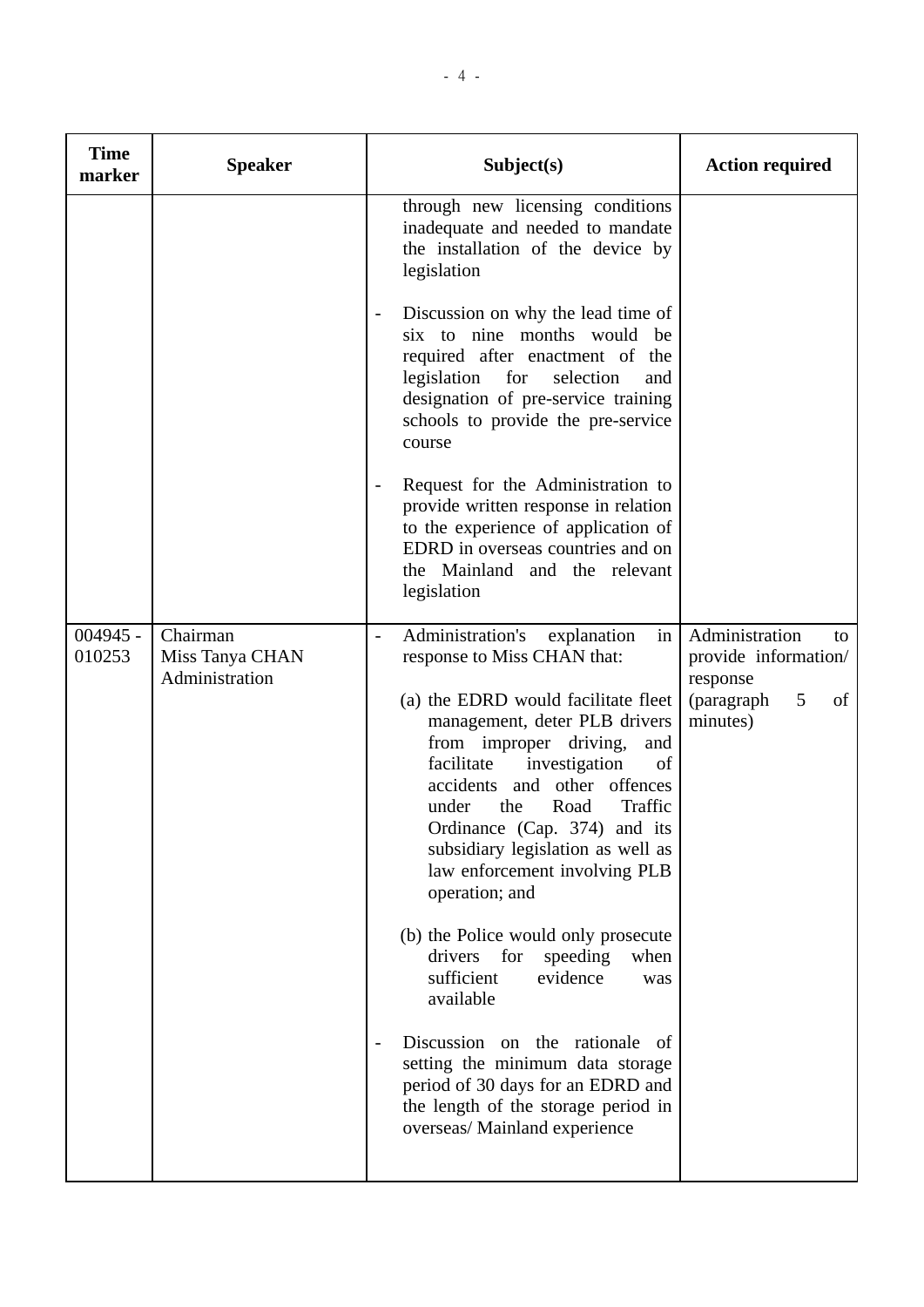| <b>Time</b><br>marker | <b>Speaker</b>                                                                    | Subject(s)                                                                                                                                                                                                                                                                                                                                                                                                                                           | <b>Action required</b>                                                                                     |
|-----------------------|-----------------------------------------------------------------------------------|------------------------------------------------------------------------------------------------------------------------------------------------------------------------------------------------------------------------------------------------------------------------------------------------------------------------------------------------------------------------------------------------------------------------------------------------------|------------------------------------------------------------------------------------------------------------|
| $010254 -$<br>011123  | Chairman<br>Dr Philip WONG<br>Administration                                      | Discussion on the specifications<br>$\qquad \qquad -$<br>(e.g. required warranty period/life<br>span of the device) that would be<br>prescribed for EDRD by the TD<br>Discussion on how to determine<br>$\overline{\phantom{0}}$<br>whether a defect of an EDRD was<br>an inherent defect of the device or<br>the result of interference<br>by<br>unauthorized person(s)                                                                             | Administration<br>to<br>provide information/<br>response<br>5 <sup>5</sup><br>(paragraph<br>of<br>minutes) |
| $011124 -$<br>012247  | Chairman<br>Miss Tanya CHAN<br>Administration<br><b>Assistant Legal Adviser 8</b> | Some members queried if it was<br>premature to make a statutory<br>framework governing the proposed<br>mandatory use of the EDRD when<br>there was a lack of information on<br>the functions and features of<br>EDRD, as well as its availability in<br>the market<br>Administration's explanation that if<br>$\overline{\phantom{0}}$                                                                                                               |                                                                                                            |
|                       |                                                                                   | proposal of mandatory<br>the<br>installation of EDRD on PLBs was<br>supported by the Legislative<br>Council, the Administration would<br>liaise with potential suppliers to<br>introduce suitable models of EDRD<br>required to be installed on PLBs,<br>and once the equipment was<br>suitably adapted and confirmed to<br>be ready, the commencement date<br>implementation<br>of<br>would<br>be<br>prescribed by way of subsidiary<br>legislation |                                                                                                            |
|                       |                                                                                   | Administration's reply in response<br>$\overline{\phantom{a}}$<br>to Miss CHAN on the range of<br>personnel who might be qualified<br>as "authorized EDRD installers"                                                                                                                                                                                                                                                                                |                                                                                                            |
| $012248 -$<br>012631  | Chairman<br>Dr Philip WONG<br>Administration                                      | Discussion on the rationale of<br>$\overline{a}$<br>setting the minimum data storage<br>period of 30 days for an EDRD<br>instead of a longer period, say, until<br>the licence renewal date of the PLB<br>concerned                                                                                                                                                                                                                                  | Administration<br>to<br>provide information/<br>response<br>(paragraph<br>5<br>of<br>minutes)              |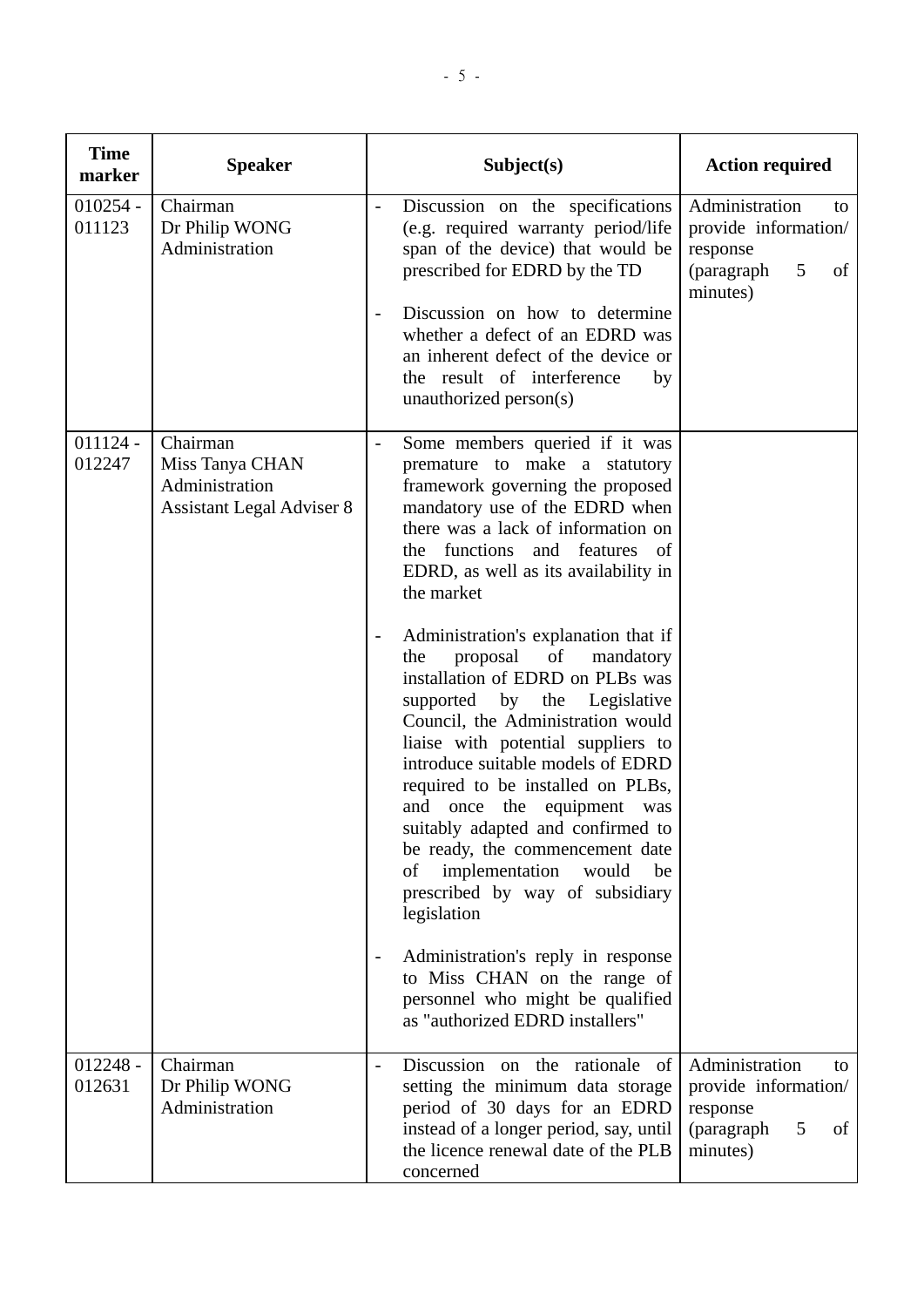| <b>Time</b><br>marker | <b>Speaker</b>                               | Subject(s)                                                                                                                                                                                                                                                                                                                                                                                                                                                                                                   | <b>Action required</b>                                                                        |
|-----------------------|----------------------------------------------|--------------------------------------------------------------------------------------------------------------------------------------------------------------------------------------------------------------------------------------------------------------------------------------------------------------------------------------------------------------------------------------------------------------------------------------------------------------------------------------------------------------|-----------------------------------------------------------------------------------------------|
| $012632 -$<br>012815  | Chairman<br>Administration                   | Request for the Administration to<br>explain why it considered the<br>present arrangement of requiring<br>installation of a speed limiter<br>through new licensing conditions<br>inadequate and needed to mandate<br>the installation of the device by<br>legislation                                                                                                                                                                                                                                        | Administration<br>to<br>provide information/<br>response<br>(paragraph<br>5<br>of<br>minutes) |
| $012816 -$<br>013011  | Chairman<br>Miss Tanya CHAN                  | Discussion on whether installation<br>of speed limiter would suffice to<br>deter speeding behaviour of PLB<br>drivers and whether there was an<br>actual need to mandate installation<br>of EDRD on newly registered PLBs                                                                                                                                                                                                                                                                                    |                                                                                               |
| $013012 -$<br>013453  | Chairman<br>Dr Philip WONG<br>Administration | Administration's<br>explanation<br>in<br>$\overline{\phantom{0}}$<br>response to Dr WONG that as a<br>speed limiter limited the vehicle<br>speed to a specified level by<br>controlling the fuel feed, a limiter<br>was unable to control the speed of a<br>PLB driving downhill (in that<br>circumstance the driver had to<br>control the speed of his PLB by<br>engaging low gear and/or brake)                                                                                                            |                                                                                               |
| $013454 -$<br>013519  | Chairman                                     | Concluding remarks                                                                                                                                                                                                                                                                                                                                                                                                                                                                                           |                                                                                               |
| $013520 -$<br>013752  | Chairman<br>Dr Philip WONG<br>Administration | Administration's<br>reiteration<br>in<br>response to Dr WONG that the<br>Police would not just rely on the<br>data recorded by an EDRD as the<br>sole evidence of speeding offence<br>they would not institute<br>and<br>prosecution merely based on such<br>Availability of other<br>data.<br>evidence such as data on speed as<br>by the laser speed<br>collected<br>detector and evidence on the<br>location of offence would<br>be<br>required in deciding whether to<br>prosecute a driver for speeding |                                                                                               |